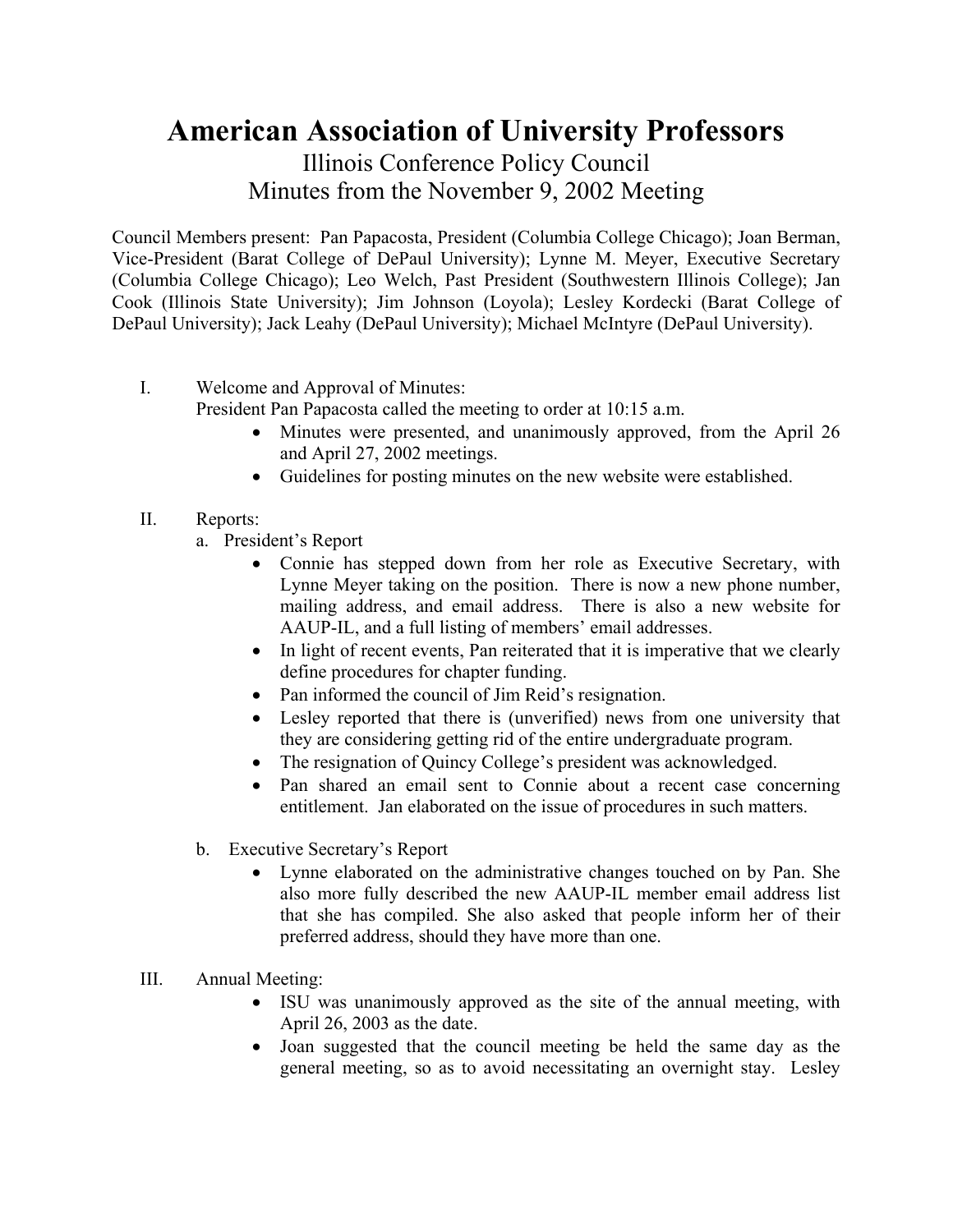suggested that it be held immediately afterwards. This was unanimously approved.

- Speakers and topics for the annual meeting were offered, but no final decision was made.
- The council agreed unanimously on limits for speaker compensation.
- The date and location of the annual meeting will be advertised in the next issue of the *Academe*.
- Steps were taken to form a nominating committee to deal with upcoming council vacancies.
- It was unanimously approved that henceforth the word "mail" in all bylaws be understood to also refer to email.
- IV. Communications:
	- L. H. Ludwig's continued service as webmaster for the new website was unanimously approved.
	- Pan proposed that we begin sending monthly electronic newsletters to our members. Lynne profiled the company that she and Pan recommended be used to facilitate this (Topica.com). The council unanimously approved.
	- Pan will invite chapters to submit news and upcoming events for inclusion on the web and in the *Academe*. There is also sufficient space on the website for each chapter's contact info and other information.
	- The format, purpose and effectiveness of the *Academe* were reexamined.
	- Council members chose at least one chapter not their own to visit.
- V. Chapter Development:
	- A new grant has been made available by the national office.
	- Procedures for grants requests and approval were more clearly defined. The Council recommended that the ultimate decision to approve proposals rest with Pan.
	- Pan recommended increasing the per chapter grant limit. Suggestions were offered. Pan will formulate the guidelines.
	- Lesley suggested that descriptions of all available grants be posted on the website.
- VI. Report and Discussion on Benefits:
	- Jack Leahy reported a recent rumor at a certain university that a change in benefits was in the works. While the university has announced that there will be no such change, Jack nevertheless felt that it might be useful to compare each university's benefits – costs, etc.
- VII. New Business:
	- On November 4 of this year Leo attended a meeting where the big issue was the Collective Bargaining Congress and its decision to explore the possibility of affiliating with the AFL-CIO. There will be another meeting